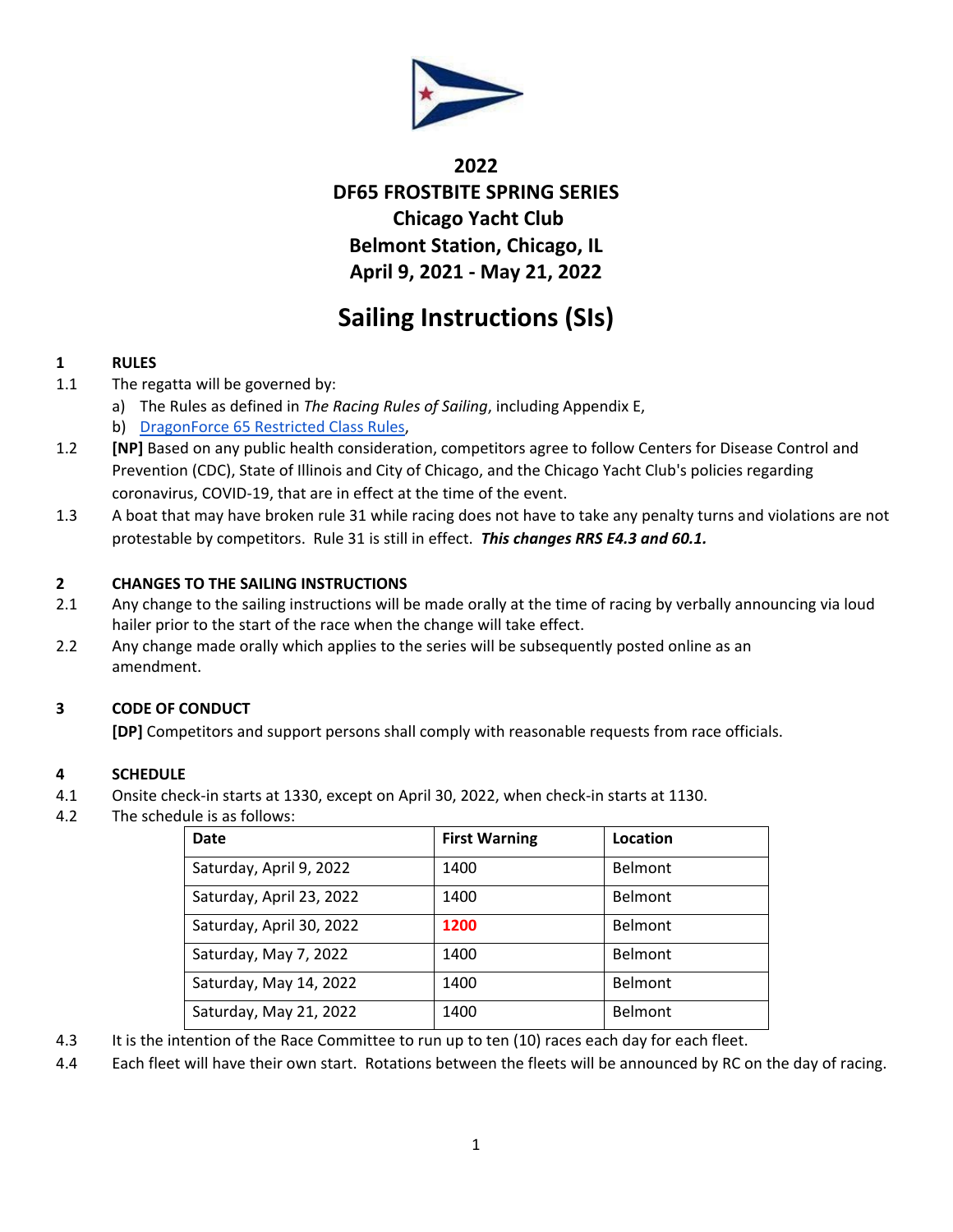

#### **5 RACING AREA**

The racing area will be in front of Chicago Yacht Club - Belmont Station.

#### **6 THE COURSE/MARKS**

- 6.1 Courses will be W/L, 1 lap. (See Appendix A)
- 6.2 Marks will be of various shapes/colors.

#### **7 THE START/FINISH**

- 7.1 Races will be started in accordance with RRS E3.4 one minute starting sequence.
- 7.2 Start and finish line are the same.

#### **8 SCORING**

- 8.1 Nine (9) races will constitute a series.
- 8.2 Once a series has been constituted as per SI 8.1, each boat may exclude her worst scores, one (1) race for every six (6) sailed, for the entire series.
- 8.3 The value for a DNC (Did Not Compete) score shall be the number of boats checked-in plus two (2) for that day of racing. *This changes RRS A5.3.*

#### **9 COACHING**

- 9.1 Chicago Yacht Club may provide on the water coaching during the racing. *This changes rule 41 and E4.2.*
- 9.2 **[NP]** A competitor shall not seek redress for failure to receive specific coaching instructions or as the result of the consequences of a particular coaching instruction. *This changes rule 62.1(a).*

### **10 HEARING REQUESTS**

- 10.1 Protests and requests for redress or reopening a hearing shall be delivered to the protest desk at Belmont Station within the appropriate time limit or emailed to [regattamanager@chicagoyachtclub.org.](mailto:regattamanager@chicagoyachtclub.org)
- 10.2 A boat's protest time limit is 15 minutes after the last boat finishes for the day.

#### **11 RISK STATEMENT**

Competitors participate in the regatta entirely at their own risk. See RRS 3, Decision to Race. The organizing authority will not accept any liability for material damage, personal injury, or death sustained in conjunction with or prior to, during, or after the regatta.

#### **12 PRIZES**

Prizes will be awarded in accordance with the NoR.

### **13 FURTHER INFORMATION**

Chuck Nevel, Regatta Manager Chicago Yacht Club, 400 E Monroe St, Chicago, IL 60603 312-861-7777, Ext. 5562 (o) 312-617-2279 (m) [regattamanager@chicagoyachtclub.org](mailto:regattamanager@chicagoyachtclub.org)

Daniel Burns, Fleet Chair [dan@bluehho.com](mailto:dan@bluehho.com)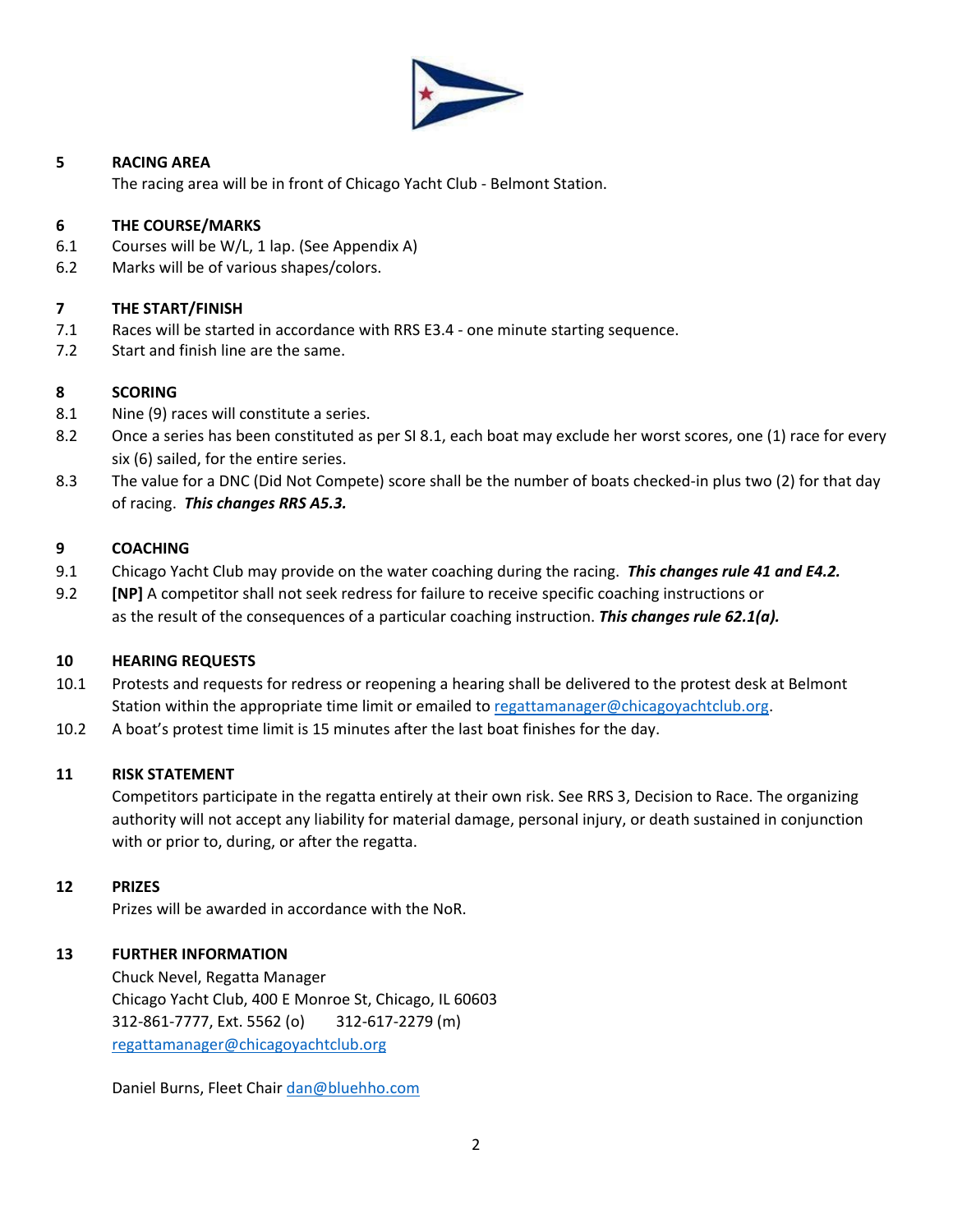

# **ADDENDUM A COURSE DIAGRAM**

**Windward/Leeward Start – 1 – 1A – Finish**